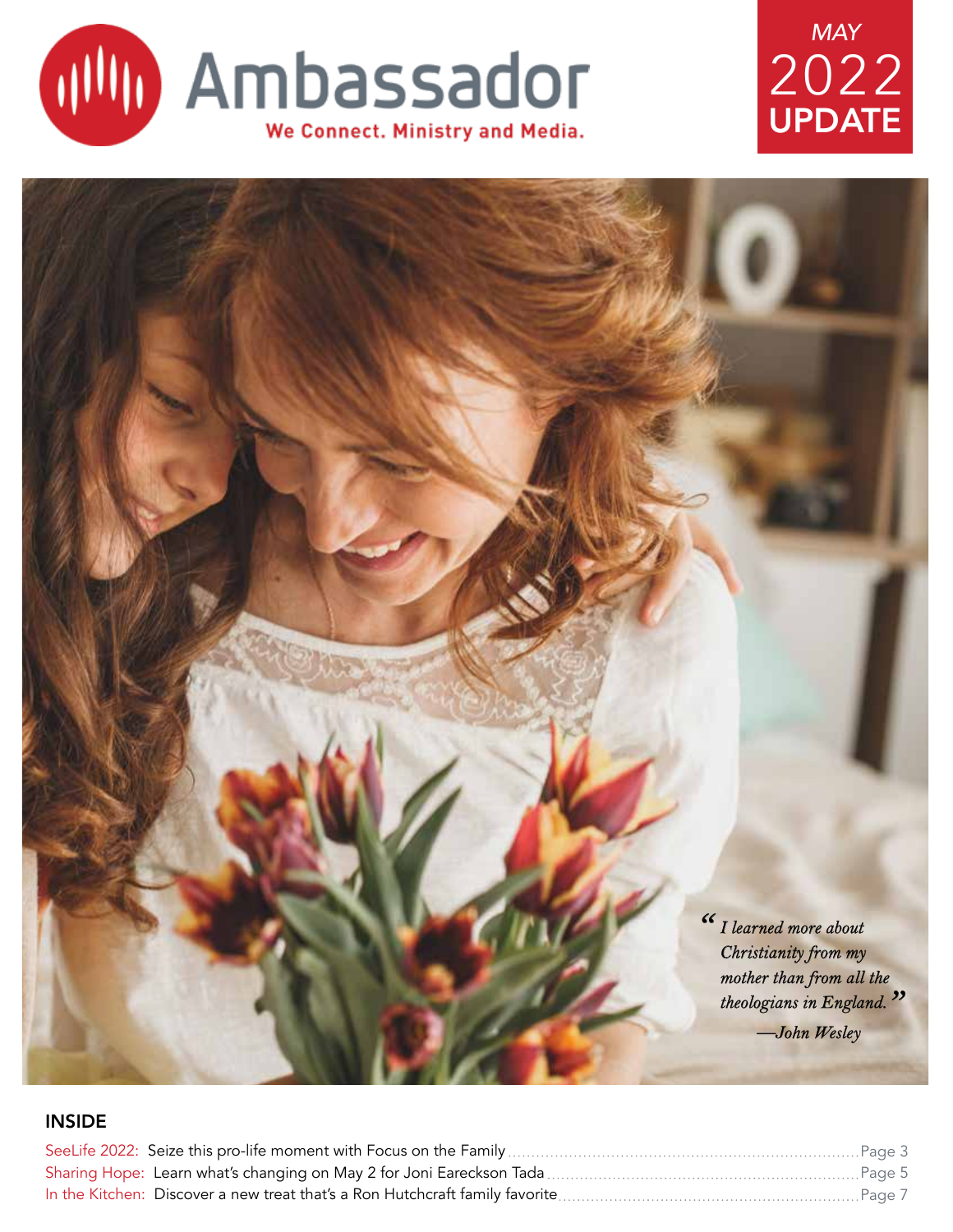## DID YOU KNOW?



In partnership with Mission Eurasia, Haven has raised more than \$1,110,804 (as of March 28)—every dime of which

is for aid to the people of Ukraine. With "boots on the ground," Charles Morris has been updating audiences regularly with news from the war-torn country. We continue to pray!

The latest book release from Max Lucado is "Start with Prayer" a special collection of 250 prayers,



paired with timeless Scripture, to help readers develop hope no matter the situation faced.



Think people don't listen "long" anymore? According to the ministry's 2021 Annual Praise Report,

83% of listening to their list of audio resources (English language) is to the daily half-hour *Revive Our Hearts* program!

As part of its extended impact, Core **Christianity** is developing a line of foundational Bible studies



such as "Core Christianity 101" and "How to Read the Bible" as well as focus on books of the Bible like Romans, Philippians and Revelation. *Check the website for full information.*

## WHAT'S NEW ON AMB-OS

## *Five New Features Join Amb-OS!*

*The Money Minute* with Chuck Bentley is a daily one minute feature that provides sound and balanced biblical advice to everyday financial questions. Chuck Bentley is CEO of Crown Financial Ministries, a global Christian financial ministry, founded by the late Larry Burkett. *To request permission to air The Money Minute, contact Mike Murray at 615-534- 2000 or mikem@gsfmedia.com.*

#### *TheHopeLine* with Dawson McAllister is a

brand new 2-minute short feature devoted to modeling healthy conversations with our kids. And now, from a priceless archive that contains countless hours of life-giving material, this new 2-minute short feature will freely share these ageless treasures. *To request permission to air TheHopeLine, contact Daniel Noblitt at 818- 865-0180 or danieln@rkmedia.co.*

*Faith Comes By Hearing* is a daily one minute story hosted by master storyteller, Morgan Jackson. It's designed to reinforce the power of God's spoken word, inspiring listeners to "take hold of that which is truly life!" (I Timothy 6:19) *To request permission to air Faith Comes By Hearing, contact Daniel Noblitt at 818-865- 0180 or danieln@rkmedia.co.*

#### *The Christian Perspective* with Dr. Chris

Hughes encourages listeners to live boldly in Christ and engage the culture with Biblical confidence and discernment. Each weekday, listeners hear with cutting-edge commentary that cuts through the mainstream media. *The Christian Perspective* airs on the Truth Network weekly and is now being syndicated across America! *To request permission contact Rachel Torres at 336-759-0363.*

#### *Unapologetic* with Julia Jeffress Sadler

expands to 25-minute weekly on Amb-OS. Author, reality TV star, and daughter of Dr. Robert Jeffress, Julia uses her counseling training, biblical foundation, and sense of humor to provide a fresh biblical perspective to difficult cultural topics. *To request permission to air Unapologetic with Julia Jeffress Sadler, email RK Media at info@rkmedia.co, or call (818) 865-0180.* 











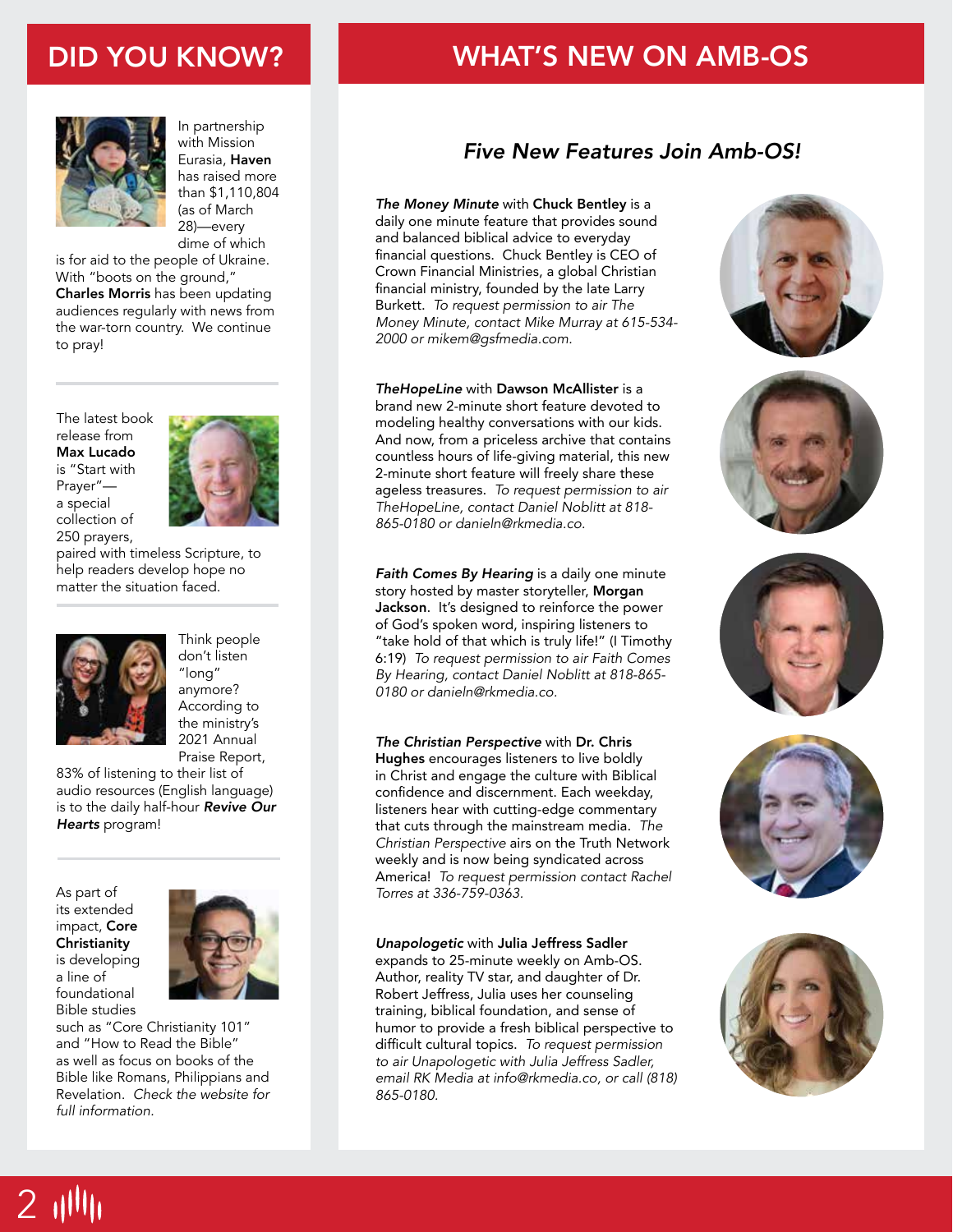# FOCUS<sup>SN</sup>SEAMILY\* **SEIZE THIS PRO-LIFE MOMENT**

In anticipation of heightened attention around the *Dobbs v. Jackson* Supreme Court ruling (with potential implications for the historic *Roe v. Wade* decision), Focus on the Family wants to help your listeners be calm, courageous, and equipped.

SeeLife 2022 will feature a 12-week campaign with a challenge to "Seize This Pro-Life Moment." Beginning on May 2, share a series of powerful video vignettes, point listeners to heartfelt stories on the "Focus on the Family" daily broadcast, and invite families to continue their pro-life journey with the *Valuing Life from the Start*  download at focusonthefamily.com/seizeyourmoment.

*Contact katie@ambaa.com for promotion details including web banners, social media graphics, and radio spots.*

#### SAVE THE DATE: JUNE 14

SPEAK UP

FOR LIFE

250

Join the *SeeLife 2022 Livestream Experience*  featuring pro-life champions Ben Shapiro, Candace Owens and more, with music by Phil Wickham — streaming live on June 14 from the Focus on the Family headquarters in Colorado Springs.

*Go to focusonthefamily.com/seelife for more details!*

3 اااااا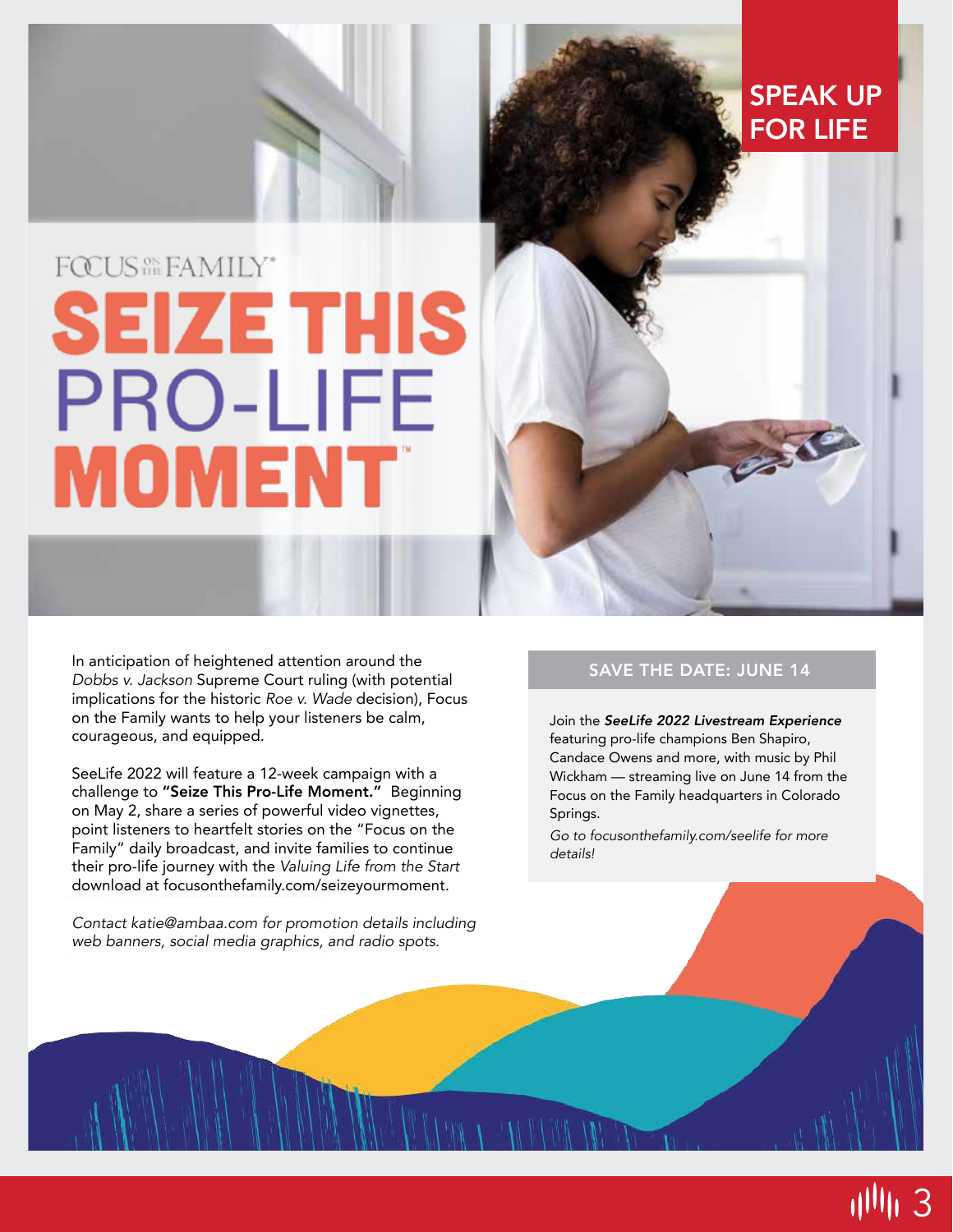## IN LIVING **COLOR**

A It was baton-passing time for Michelle Blood to Charley Mefferd on behalf of AAA's service to Grace to You. Pictured in front of GTY's offices in Valencia: Phil Johnson , Jay Flowers , Michelle , Charley , Julie Trotter and Jim Sanders .

**B** All about the same mission—and passionate for its accomplishment, Barry Meguiar (Ignite America) and John Sorensen ("Share Life Today"/EE) enjoyed fellowship in Arizona.

C John kept heading West for a stop at Ambassador and a special presentation to our own **Jim Sanders**.

**D-E** Nothing like a "Weekend to Remember" (FamilyLife) to encourage couples far and wide—In Alaska, Tom & Kathy Steigleman enjoyed the weekend in Anchorage while at home, we were thrilled for former AAA staffer Kari Medina and husband, Joe (Michelle's son) to attend a recent getaway in Redondo Beach CA. Love those photo props!

F "Off site meeting" is code for golf again. The pictured trio: Jim Sanders; Jim Daly ; Chuck Bolte .

G While in Dallas recently for a Focus on the Family event, John Fuller was hosted by Jeff Mitchell, GM at KWRD.

H Meanwhile, Brian Krause made a stop at WEMI/TheFamily to greet John Holst, Community Engagement Manager at the station.



4 11111













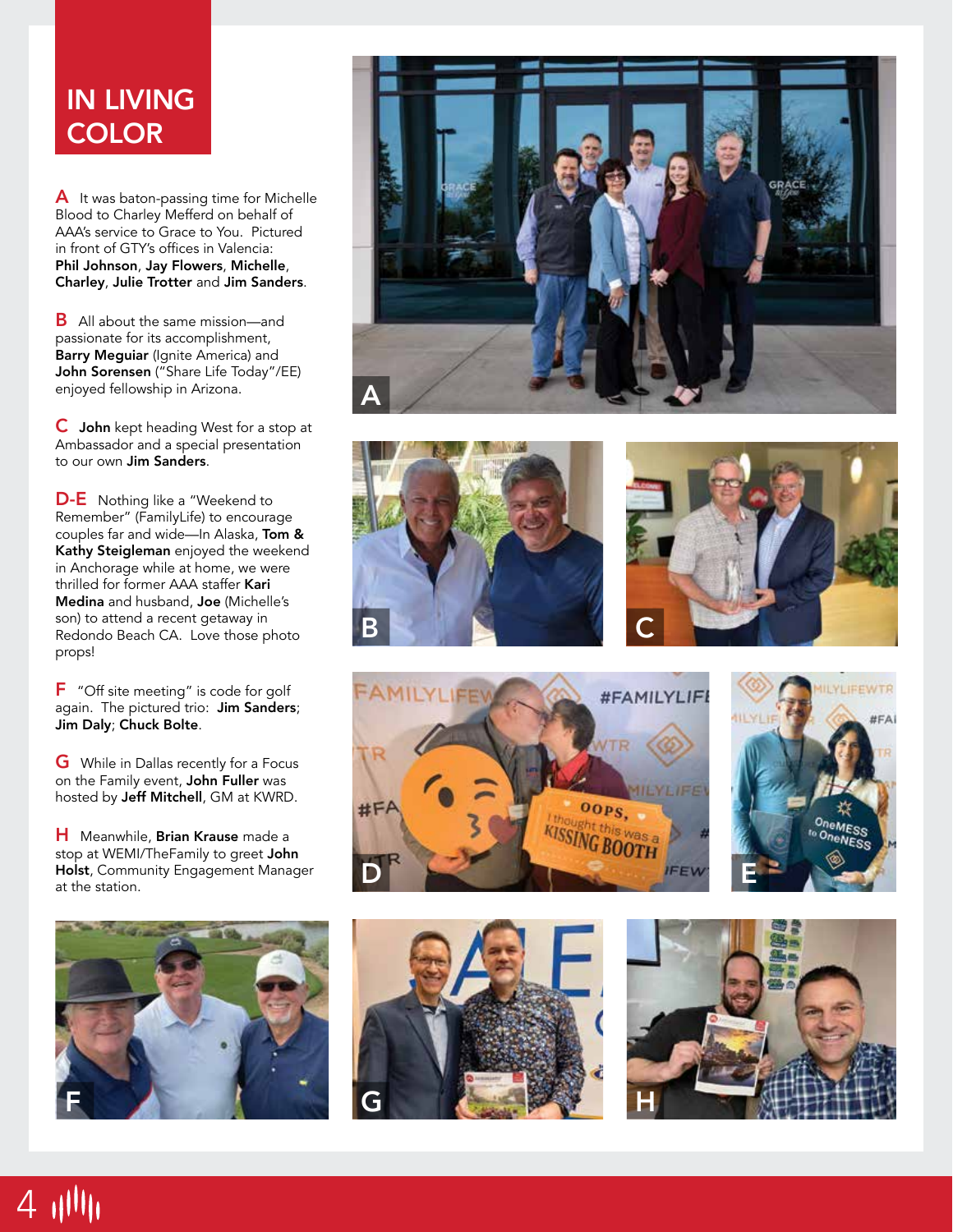## RENEWED **VISION**

Joni Eareckson Tada

SHARING

It was May 2, 1982 … the story of Joni Eareckson Tada's life-changing dive into the Chesapeake Bay in 1967 was, by then, well-known. But the well-spring of her perpetually inspiring commentary was only beginning to bubble.

Just over 40 stations began airing "Joni and Friends" that day (about half of those are still part of the network), now joined by another 1,250 outlets that are providing Joni's daily dose of inspiration to thousands nationwide. Young or old, abled or disabled, all of us encouraged by her transparently vibrant confidence in the God she loves.

This month, marking the continued commitment to share hope, the official title of the 4:00 feature shifts to exactly that—*Sharing Hope.* The daily 1:00 is re-titled "A Moment with Joni."

So … it's another "Happy Anniversary" for this remarkable servant—and the team that surrounds her and makes the impacting outreach of the organization possible. Now … on to the next milestone!



*At April's recording session: Catherine Cobb, Lee Ann Jackson, Joni, and Rainey Floreen*

#### STATION PARTNERS

*Just a reminder that our website has everything you'll need for updating websites with the new title and accompanying graphics. Thanks for making that change this month!*

*If you would like to send Joni a special greeting as forty years are celebrated, send your email c/o CCobb@joniandfriends.org!*

illlin 5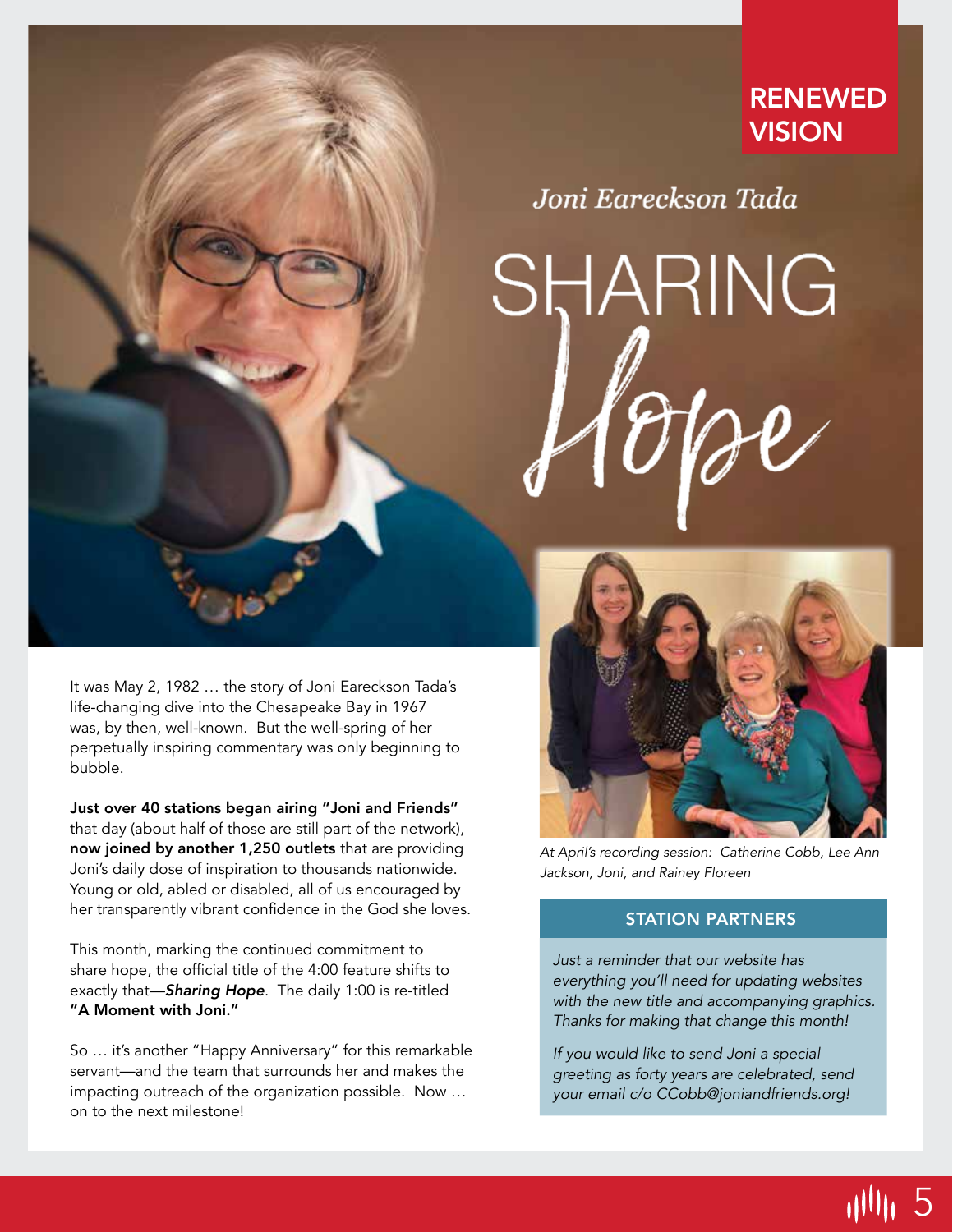### *More special programming ahead ...* **NEWS** OF THE **SEASON**

# **GOD HAS NOT GIVEN US A SPIRIT OF FEAR**

God Has Not Given Us a Spirit of Fear *(For airing May 2022)*

Celebrating National Day of Prayer (May 5), Carter Conlon shares transparently his own struggle as a young man hit with debilitating panic attacks. Giving his life to Christ, he discovered the truth of 2 Timothy 1:7. It's a personal and powerful—message on the importance of prayer!



CARTER CONLON *Times Square Church*

# THE SKY **ISN'T FALLING**

realities of a post-Roe America



The Sky Isn't Falling: Realities of a Post-Roe America *(For airing June 11-12)*

While nearly all of Western Europe has laws limiting abortion to 15 weeks or earlier, in America, that's not the story. Reversing the Roe decision sends legislation back to the states where abortion laws would reflect the will of the people—and basic human compassion.



BRAD MATTES *Life Issues*

*More for May/June:*

6 1111

*Check our website for a comprehensive tool kit helping stations honor the National Day of Prayer with graphics, audio and more.*

*Then it's Mother's Day (May 8* Check our website for a<br>
comprehensive tool kit and a *s a s a m s mothers* Day (*May*<br> *s helping stations honor the*<br> *helping stations honor the*<br> *helping stations honor the place for a full complement of assets to celebrate the moms in your audience!*

*Check our website for Father's Day (June 19) resources celebrating dad in PSAs, social assets and more.*



## *One Special Person . . .*

She was a recent graduate of Biola University, looking for a place to use her education—and talents—for Kingdom work. Serendipitously, Katie Burke had recently spent a short-term missions assignment in Quito with several fellow students—including Jim Sanders (the "younger"). And that was the connection that fortuitously brought Katie to AAA in 2004.

Talented on so many fronts, Katie became our "go to" person on many of our designed creative endeavors including this piece as well as our weekly "A-List." That's, of course, in addition to constant interface with ministries and station personnel that have always been upbeat.

So … you can imagine it isn't easy to say goodbye to Katie who moves into a new chapter as she becomes Marketing Director for Through the Word—a wonderful ministry led by her good friends whose outreach has grown exponentially over pandemic years.

*(Check out throughtheword.org and download the app!)*

Knowing this is His leading for Katie, we rejoice with her as she continues to serve the Lord in a new setting but with the same heart for impacting lives for Christ. It doesn't get any better than that!

*You can send Katie your own farewell at Katie@ambaa.com until May 27!*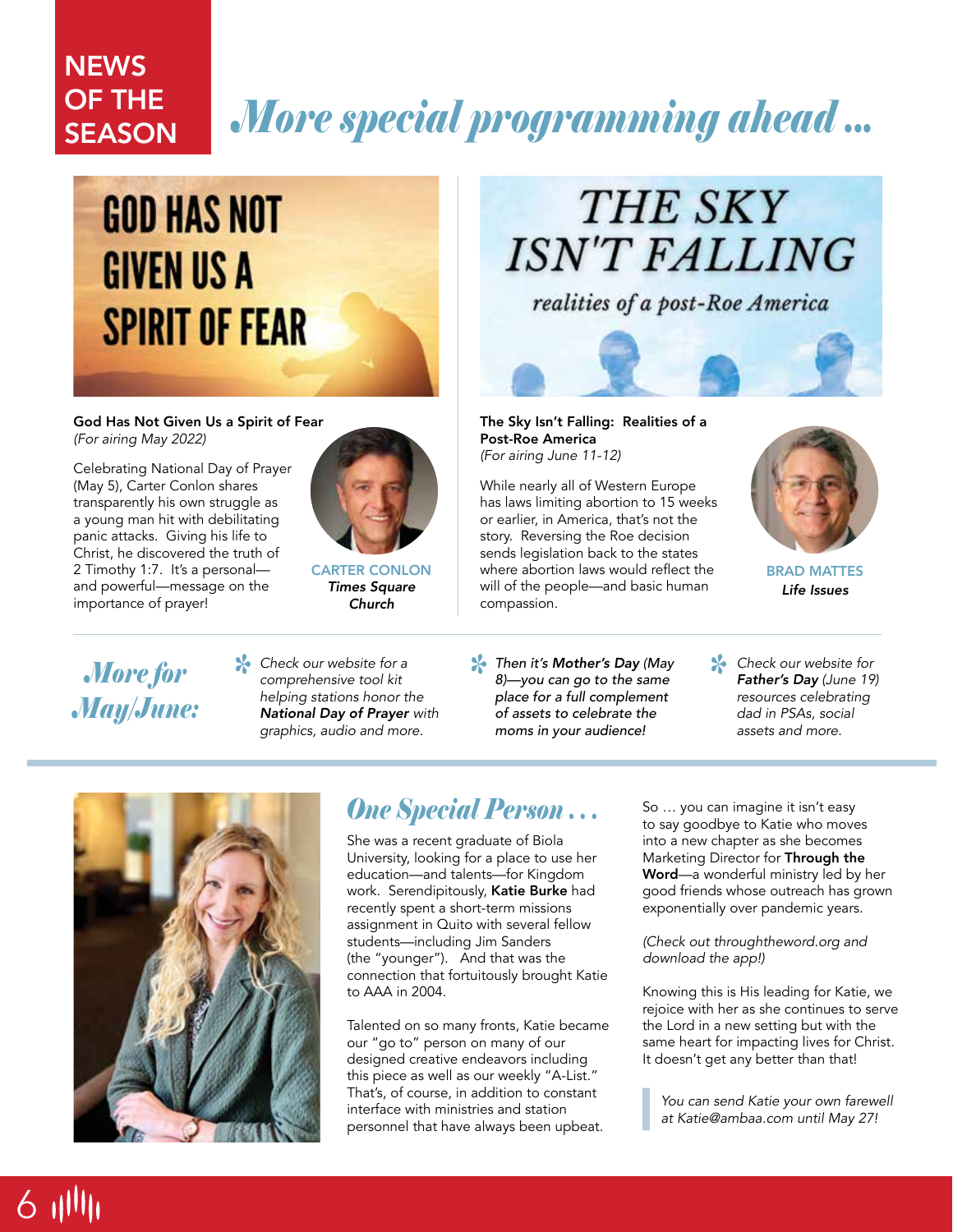*Our relationship with Ron Hutchcraft Ministries came too late to have it included something*  from Ron in our cookbook. But this will definitely go into the second one—if that ever Our relationship with Ron Hutchcraft Ministries came too late to have it included somethin from Ron in our cookbook. But this will definitely go into the second one—if that ever happens! If you tackle this recipe, send us

## **FROM OUR KITCHEN**



## Meet the Chef

He's such a veteran of Christian radio that most station personnel count Ron Hutchcraft a personal friend. His 4:00 daily feature ("A Word With You"—now customized for stations) is delivered with such warmth and creative inspiration, it'd be hard for listeners not to also count him a friend. We're glad *we* do too!

#### MORNING DRIVE



RON HUTCHCRAFT



3 Cups flour

1 Tbsp. baking powder

1 Cup warm water

Optional ½ tsp. salt

Vegetable oil





*My Navajo daughter-in-law (pictured here with my son), often makes frybread for special family occasions. Part of our ministry is among Native American young people from numerous tribes across the continent, so frybread is a special family favorite. Frybread varies from tribe to*  tribe — thickness, diameter, but it's always tasty. Our family unanimously chose to share this frybread recipe — we hope *it will be a yummy and encouraging reminder to pray for the first people of North America.* 

Combine all the ingredients together, except vegetable oil.

Knead the dough. Once it is doughy, set it aside for 15 minutes.

Put about 1 cup of vegetable oil in a frying pan.

Once that is heated up, take a small piece of dough, and test it in the oil, to see how it cooks.

Once it is warmed up, tear off a piece of dough about the size of your fist, and roll or pound it out till it is ¼ inch thick.

Put it in the frying pan. Make sure the frybread is not totally in oil, but halfway covered.

When it is golden brown, turn it over with a fork, and let it cook on the other side, also until golden brown.

When done, remove from oil, and enjoy with toppings like honey, powdered sugar, or taco toppings!

7